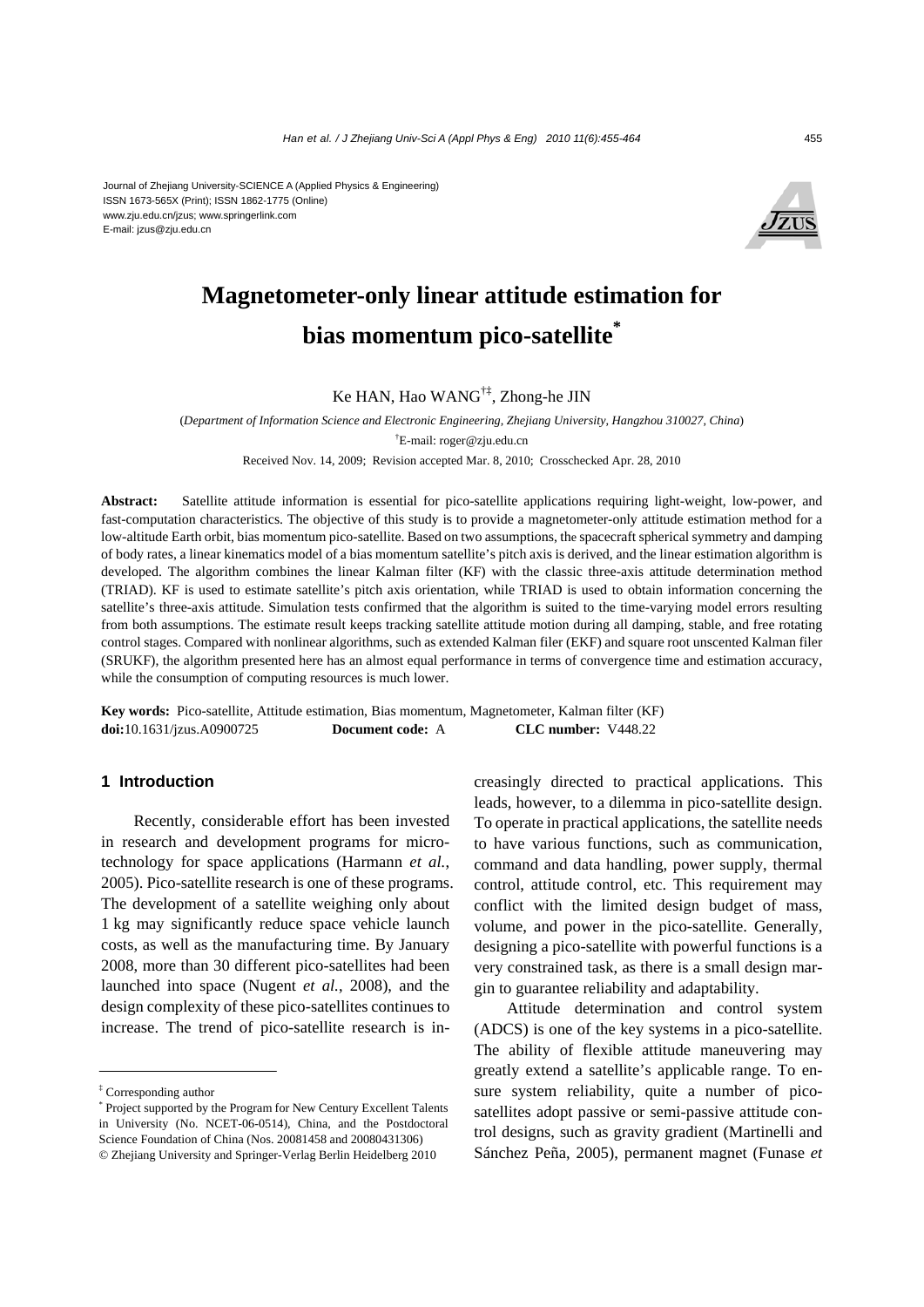*al.*, 2007), bias momentum configuration (Rankin, 2005; Eagleson, 2007; Meng *et al.*, 2009). In bias momentum ADCS configurations, flywheel and magnetic coils are key devices, adjusting and maintaining satellite attitude to the desired orientation. In addition, a magnetometer is requisite, as its measurement provides the essential information in magnetic control torque calculations. With a flywheel, magnetic coils, and a magnetometer, a minimum bias momentum system can be set up. For pico-satellite, it is preferable that ADCS works properly without adding any new devices. Thus, a method of three-axis attitude determination using only magnetometer data is needed.

A number of previous efforts have addressed the problem of magnetometer-based three-axis attitude estimation (Psiaki *et al.*, 1990; Challa *et al.*, 2000; Psiaki and Oshman, 2003; Psiaki, 2004; Côté and Lafontaine, 2008; Hart, 2009). These algorithms all rely on accurate Euler models of the spacecraft dynamics and apply them with nonlinear filtering techniques, such as batch algorithm, nonlinear least square solver, extended Kalman filer (EKF), and square root unscented Kalman filter (SRUKF). These algorithms have been tested with flight data from several satellites, and have shown excellent performance. For pico-satellite operation, however, these on-board algorithms may not be suitable, as they may cause competition in computing resources allocation. As the pico-satellite's computing capacity is very limited while nonlinear estimation methods are always resource-consuming, implementing these algorithms may reduce the real-time processing capability of the satellite's on-board computer. A method has been reported recently for linearized magnetometerbased attitude estimation (Mimasu *et al.*, 2008). However, it only works when the satellite stabilizes its three-axis attitude, as it is the only condition in which the linearized dynamics/measurement equations can be used.

To fit the design restriction of a pico-satellite, this paper introduces a new magnetometer-based attitude estimation algorithm with linear filtering techniques. The algorithm is designed especially for cube-shaped bias momentum pico-satellites, in which a linear kinematics equation for satellite's pitch axis can be derived.

## **2 Linearized kinematics model**

#### **2.1 Bias momentum configuration**

The simplified schematic configuration of a bias momentum pico-satellite is provided in Fig. 1. The reference coordinate of body axes is defined, where *v* represents satellite velocity. In this design, a spinning flywheel with angular momentum  $h_w$  is mounted on the orbit normal (or pitch) direction, and three-axis magnetic coils are installed separately on each axis. As a typical gyroscopic system, bias momentum control is a popular method for maintaining the stability of a spacecraft. The spinning flywheel creates a gyroscopic coupling between roll and yaw dynamics, which resists external disturbance and provides a basic stability in pitch axis (Bang *et al.*, 1997). The current through magnetic coils produces active control torque, which adjusts satellite attitude to the desired orientation (Silani and Lovera, 2005). Before the departure between pico-satellite and the launcher, the flywheel is accelerated to a high rotation speed. When the desired bias momentum is achieved, it remains constant. After separation, the magnetic coils are used to damp and stabilize the satellite. During the flight process, the spinning speed of the flywheel can be changed because of different control methods, but the desired bias momentum must be preserved to maintain the stability of satellite.



**Fig. 1 Geometric configuration of a bias momentum pico-satellite**

#### **2.2 Attitude kinematics and dynamics model**

Using the direct cosine matrix *A* to represent satellite attitude, the kinematics equation can be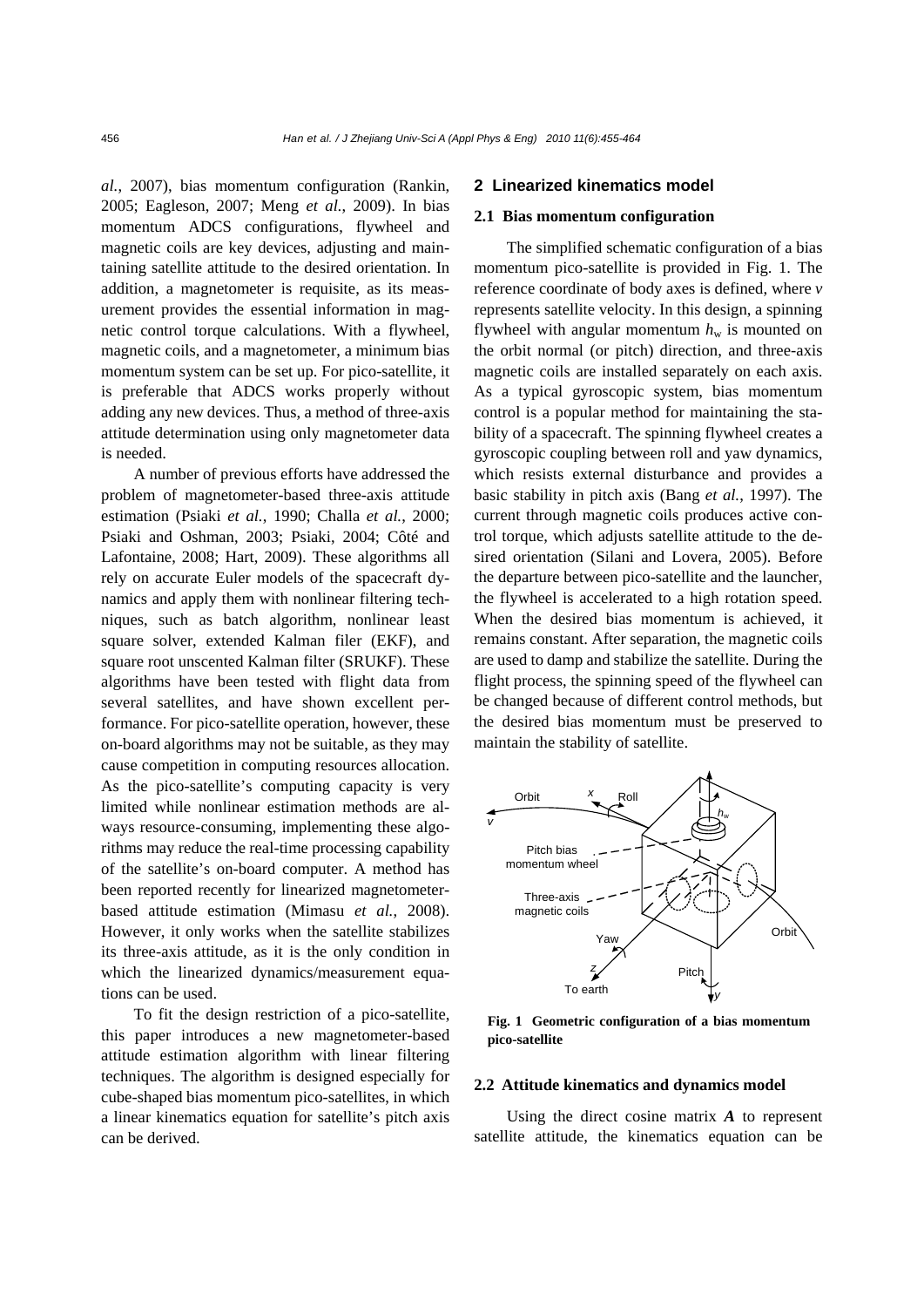written as

$$
\dot{A} = -[\omega \times]A,\tag{1}
$$

$$
[\boldsymbol{\omega} \times] = \begin{bmatrix} 0 & -\omega_z & \omega_y \\ \omega_z & 0 & -\omega_x \\ -\omega_y & \omega_x & 0 \end{bmatrix}, \qquad (2)
$$

where  $\omega$  is the inertial angular velocity of the pico-satellite expressed in the body fixed frame, and  $\omega_x$ ,  $\omega_y$ ,  $\omega_z$  are its components.

For a rigid satellite with spinning flywheels, the attitude dynamics equation is

$$
\dot{\boldsymbol{\omega}} = \boldsymbol{I}^{-1}[-[\boldsymbol{\omega} \times ](\boldsymbol{I} \boldsymbol{\omega} + \boldsymbol{h}) - \dot{\boldsymbol{h}} + \boldsymbol{T}_{\mathrm{c}} + \boldsymbol{T}_{\mathrm{d}}],\tag{3}
$$

where  $I = \text{diag}\{I_x, I_y, I_z\}$  is the moment of inertia,  $T_d$  is the disturbance torque,  $T_c$  is the control torque generated by magnetic coils, and *h* is the angular momentum of the flywheels. As there is only one flywheel installed on the pitch axis,  $h=[0, h_y, 0]$ . Then, the attitude motion of a bias momentum satellite is governed by the following equations:

$$
\begin{cases}\n\dot{\omega}_x = \frac{1}{I_x} [(I_y - I_z)\omega_y \omega_z + h_y \omega_z + T_{\text{cx}} + T_{\text{dx}}], \\
\dot{\omega}_y = \frac{1}{I_y} [(I_z - I_x)\omega_z \omega_x - \dot{h}_y + T_{\text{cy}} + T_{\text{dy}}], \\
\dot{\omega}_z = \frac{1}{I_z} [(I_x - I_y)\omega_x \omega_y - h_y \omega_x + T_{\text{cz}} + T_{\text{dx}}],\n\end{cases}
$$
\n(4)

where  $T_{\rm cx}$ ,  $T_{\rm cy}$ ,  $T_{\rm cz}$  are the components of vector  $T_{\rm c}$ , and  $T_{dx}$ ,  $T_{dy}$ ,  $T_{dz}$  are the components of vector  $T_{d}$ .

#### **2.3 Assumptions for simplification**

 $\mathcal{L}^{\text{max}}$ 

Momentum of inertia and bias momentum are two key parameters in designing a bias momentum system. Generally, significant coupling effects are achieved through large values of bias momentum. This implies that a condition may be imposed on the momentum (Kaplan, 1976).

$$
\left|h_{y}\right| \Box \ \max(I_{x}\omega_{0}, I_{y}\omega_{0}, I_{z}\omega_{0}),\tag{5}
$$

where  $\omega_0$  is the orbital angular rate. To simplify the dynamics model of bias momentum satellite, Eq. (5) alone is not sufficient. Further assumptions must be made, according to the design speciality of picosatellite.

**Assumption 1** Moment of inertia is determined by the mass property and mechanical structure of a rigid body. As shown in Fig. 1, the pico-satellite has a symmetric cubic design structure, so it can be assumed that the diagonal elements of satellite's moment of inertia are almost equal with each other.

$$
I_x \approx I_y \approx I_z. \tag{6}
$$

**Assumption 2** Magnetic coils can be used to reduce the satellite's angular velocity. According to the B-dot control law (Silani and Lovera, 2005), this damping procedure can be implemented without knowledge of satellite's attitude, so it is acceptable to operate an attitude estimation algorithm after damping, when the satellite's angular rate is considerably smaller. For bias momentum satellite, the result of B-dot damping control is that the body angular rate is approximately double the orbital angular rate.

$$
|\omega| \approx 2\omega_{\rm o}.\tag{7}
$$

#### **2.4 General solution of the dynamics equation**

With the conditions described in Eqs.  $(5)$ – $(7)$ , the *X* and *Z* axis equations of dynamics model (Eq. (4)) can be simplified by ignoring the minor parts.

$$
\begin{cases}\n\dot{\omega}_x \approx \frac{h_y}{I_x} \omega_z + \frac{T_{\text{cx}}}{I_x} + \frac{T_{\text{dx}}}{I_x}, \\
\dot{\omega}_z \approx -\frac{h_y}{I_z} \omega_x + \frac{T_{\text{cz}}}{I_z} + \frac{T_{\text{dz}}}{I_z}.\n\end{cases}
$$
\n(8)

These new differential equations represent a much simpler model. Generally,  $T_{cx}$ ,  $T_{cz}$ ,  $T_{dx}$ ,  $T_{dz}$  and *hy* all continue changing during the satellite's in-orbit flight; however, for a single control period, which might be several seconds, they can be seen as constants. Then, a general solution of Eq. (8) can be derived as follows: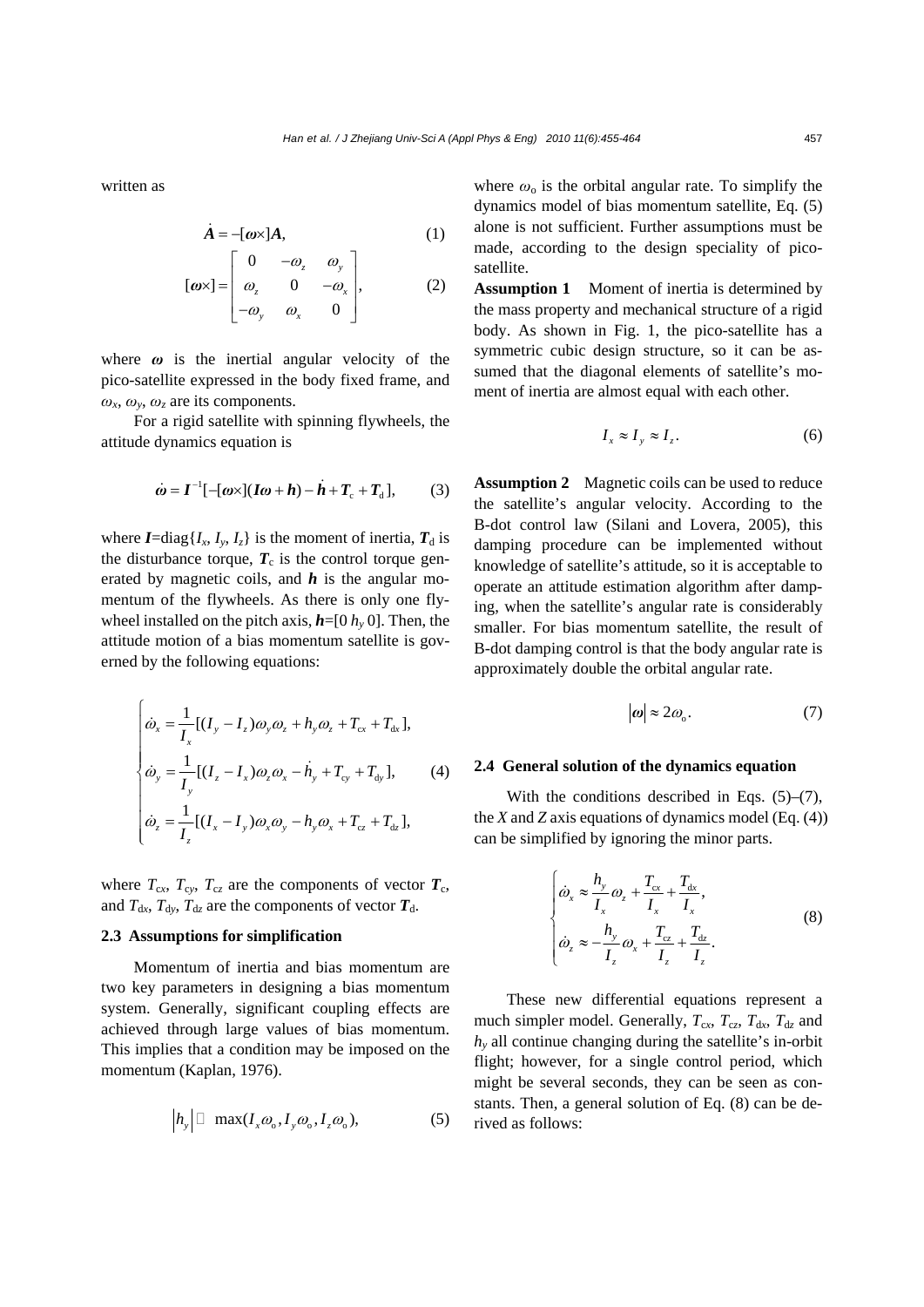$$
\begin{cases}\n\omega_x = K_1 \sin\left(\frac{h_y}{\sqrt{I_x I_z}}t + \varphi\right) + \frac{T_{cz} + T_{dz}}{h_y}, \\
\omega_z = K_2 \cos\left(\frac{h_y}{\sqrt{I_x I_z}}t + \varphi\right) - \frac{T_{cx} + T_{dx}}{h_y},\n\end{cases} \tag{9}
$$

where  $K_1$ ,  $K_2$ , and  $\varphi$  can be determined by the initial values of  $\omega_x$ ,  $\omega_z$ , and *t* is the parameter of time.  $K_1, K_2$ and  $\varphi$  only fit for one control period, where  $T_{cx}$ ,  $T_{cz}$ ,  $T_{dx}$ ,  $T_{dz}$ , and  $h_y$  remain constant. For another control period, new values should be recalculated.

## **2.5 Linearized kinematics equation of satellite's pitch axis**

As discussed in subsection 2.1, a pico-satellite with bias momentum has a basic stability in its pitch axis. Using *α* to represents the satellite's pitch axis vector in inertial reference frame,

$$
\boldsymbol{\alpha} = \boldsymbol{A}^{\mathrm{T}} [0 \quad 1 \quad 0]^{\mathrm{T}}. \tag{10}
$$

A discrete kinematics model of vector *α* can be derived as follows:

$$
\boldsymbol{\alpha}_{k+1} = \boldsymbol{A}_{k+1}^{\mathrm{T}} \begin{bmatrix} 0 & 1 & 0 \end{bmatrix}^{\mathrm{T}}
$$
  
= 
$$
\begin{bmatrix} (1 - \Delta t [\boldsymbol{\omega}_k \times]) \boldsymbol{A}_k \end{bmatrix}^{\mathrm{T}} \begin{bmatrix} 0 & 1 & 0 \end{bmatrix}^{\mathrm{T}}
$$
  
= 
$$
\boldsymbol{\alpha}_k + \boldsymbol{A}_k^{\mathrm{T}} \begin{bmatrix} -\boldsymbol{\omega}_{k} & 0 & \boldsymbol{\omega}_{k} \end{bmatrix}^{\mathrm{T}} \Delta t,
$$
 (11)

where  $\Delta t$  is the time interval between time *k* and time *k*+1.

In Eq. (9), the roll/yaw angular rate can be separated into two terms: a zero mean oscillatory term and an exterior torque response term. Correspondingly, in the kinematics Eq. (11), the attitude motion can be separated in two ways. The motion caused by the oscillatory angular velocity is the nutation motion, and the motion caused by the exterior torque response angular velocity is the attitude maneuver motion.

According to Assumption 2, the attitude estimation algorithm begins to operate after the damping procedure; thus, the amplitude  $K$  of the oscillatory term must be relatively small. Also, considering Eq. (5), the oscillation period is much smaller than the satellite orbit period. Generally, it is only tens of seconds. Therefore, the nutation motion of pico-satellite is weak and it does not change the orientation of pitch axis in a longer scope of time. With this conclusion, Eq. (11) can be further simplified as

$$
\boldsymbol{\alpha}_{k+1} \approx \boldsymbol{\alpha}_k + h_y^{-1} \boldsymbol{A}_k^{\mathrm{T}} [-T_{\mathrm{c}ik} \quad 0 \quad T_{\mathrm{c}jk}]^{\mathrm{T}} \Delta t + h_y^{-1} \boldsymbol{A}_k^{\mathrm{T}} [-T_{\mathrm{d}ik} \quad 0 \quad T_{\mathrm{d}jk}]^{\mathrm{T}} \Delta t.
$$
 (12)

## **3 Design of a linear estimation algorithm**

The classic linear Kalman filter (KF) is an efficient recursive filter that estimates the state of a linear dynamic system from a series of noisy measurements. Since it only works with linear dynamics/ measurements system, linear KF is seldom used in the problem of attitude estimation. The problem of estimating the attitude of a bias momentum pico-satellite, however, is a little different. In this special case, the kinematics equation (Eq. (12)) of satellite's pitch axis is linear, so it is possible to estimate the pitch axis orientation using a linear KF.

In this section, a linear KF based attitude estimation algorithm is introduced. The new algorithm has a coupling structure, consists of two modules: a linear KF module and a three-axis attitude determination method (TRIAD) module. After KF estimates the pitch axis orientation, the information of two different vectors, pitch axis vector and magnetic field vector, are both known, so the classic three-axis attitude determination algorithm TRIAD (Lerner, 1978) can be applied to calculate the final result.

## **3.1 Linear Kalman filter for pitch axis estimation**

Eq. (12) can be written as

$$
x_k = x_{k-1} + u_{k-1} + w_{k-1},
$$
 (13)

$$
\boldsymbol{u}_{k} = \boldsymbol{h}_{y}^{-1} \hat{\boldsymbol{A}}_{k}^{\mathrm{T}} [-T_{\mathrm{c},k} \quad 0 \quad T_{\mathrm{c},k} ]^{\mathrm{T}} \Delta t, \tag{14}
$$

$$
\boldsymbol{w}_{k} = h_{y}^{-1} \hat{\boldsymbol{A}}_{k}^{\mathrm{T}} [-T_{\mathrm{d}x} \quad 0 \quad T_{\mathrm{d}z} ]^{\mathrm{T}} \Delta t, \tag{15}
$$

where  $\mathbf{x}_k$  is the filter's state vector,  $\hat{\mathbf{A}}_k$  is the estimated attitude at time  $k$ ,  $u_k$  is the system input, and  $w_k$ is the system error caused by disturbance. Generally, the disturbance torque  $T_d$  can be approximated as zero mean Gaussian noise, then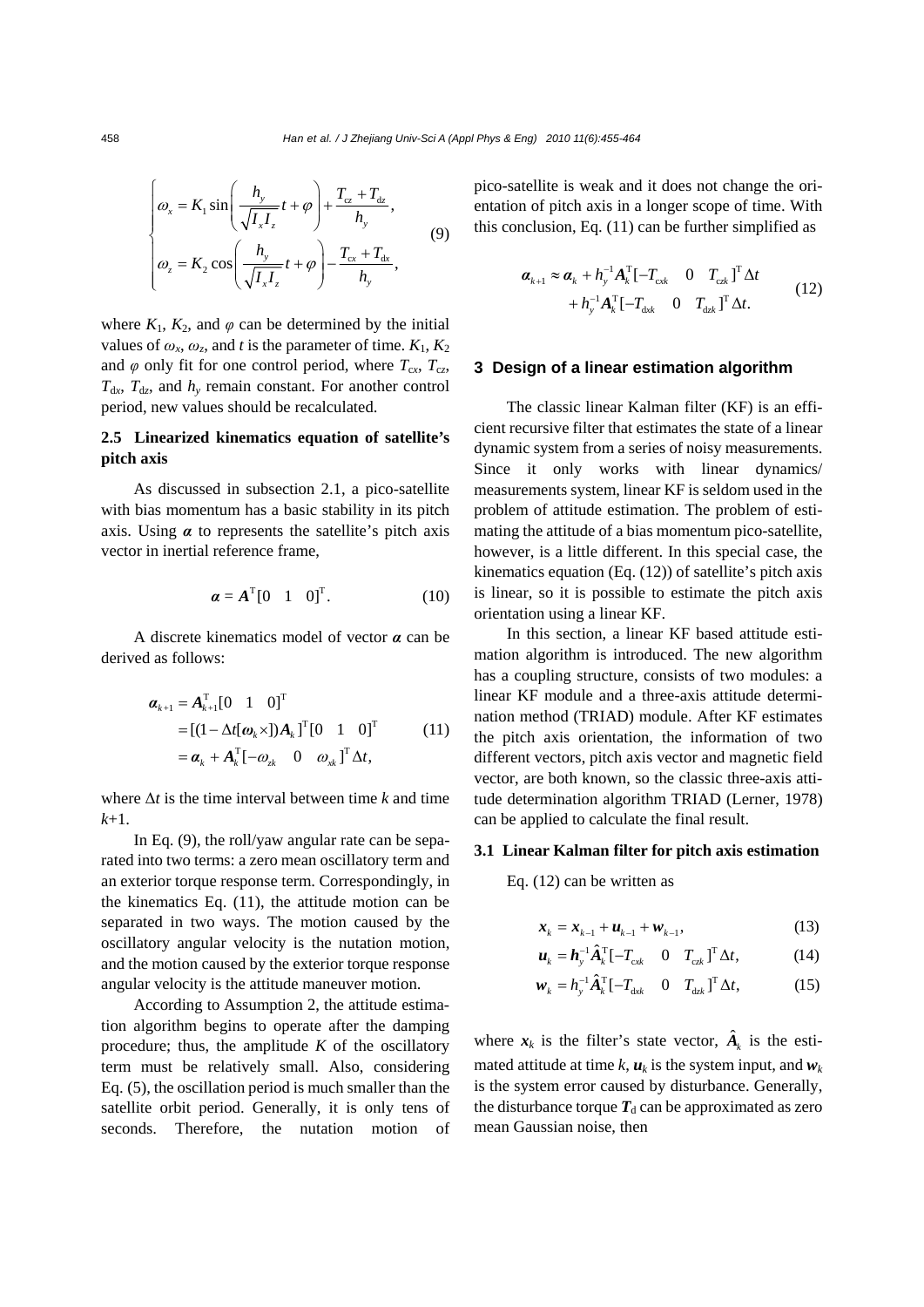$$
E(\boldsymbol{w}_k) = 0, \ E(\boldsymbol{w}_k \boldsymbol{w}_j^{\mathrm{T}}) = \boldsymbol{Q}_k, \tag{16}
$$

$$
\mathbf{Q}_{k} = \hat{\mathbf{A}}_{k}^{\mathrm{T}} \text{diag} \{ \sigma_{d}^{2} \quad 0 \quad \sigma_{d}^{2} \} \hat{\mathbf{A}}_{k} \Delta t^{2} / h_{y}^{2}, \qquad (17)
$$

where  $\sigma_d$  is the covariance of  $T_d$ , and represents the magnitude of the expected random disturbance.

From Eq. (10), we obtain

$$
\mathbf{A}_k \mathbf{x}_k = \begin{bmatrix} 0 & 1 & 0 \end{bmatrix}^\mathrm{T} . \tag{18}
$$

Also, there is

$$
\boldsymbol{B}_k = \boldsymbol{A}_k \boldsymbol{H}_k + \boldsymbol{\varepsilon}_B, \tag{19}
$$

where  $B_k$  is the measurement of the magnetic field by the magnetometer at time  $k$ ,  $H_k$  is the corresponding value of the geomagnetic field with respect to the inertial reference frame, and  $\varepsilon_{\rm B}$  is the measurement noise vector.  $\varepsilon_B$  is assumed to be a zero-mean Gaussian process with covariance *Rk*.

From Eqs. (18) and (19), there is

$$
y_k = B_{k2} = \boldsymbol{H}_k^{\mathrm{T}} \boldsymbol{x}_k + \varepsilon_{\mathrm{B2}},\tag{20}
$$

where  $B_{k2}$  is the second element of vector  $\mathbf{B}_k$ , and  $\varepsilon_{\text{B2}}$ represents the second elements of vector  $\varepsilon_{\rm B}$ .

According to state vector  $x$ , state model Eq. (13) and measurement model Eq. (20) are both linear; then, the classic linear KF can be applied. The equations of the filtering process are as follows:

$$
x_{k|k-1} = x_{k-1} + u_{k-1},
$$
\n(21)

$$
\boldsymbol{P}_{k|k-1} = \boldsymbol{P}_{k-1} + \boldsymbol{Q}_{k-1},
$$
\n(22)

$$
\boldsymbol{K}_{k} = \boldsymbol{P}_{k|k-1} \boldsymbol{H}_{k}^{\mathrm{T}} (\boldsymbol{H}_{k} \boldsymbol{P}_{k|k-1} \boldsymbol{H}_{k}^{\mathrm{T}} + \boldsymbol{R}_{k})^{-1}, \tag{23}
$$

$$
\boldsymbol{x}_{k} = \boldsymbol{x}_{k|k-1} + \boldsymbol{K}_{k} \left( \boldsymbol{y}_{k} - \boldsymbol{H}_{k}^{\mathrm{T}} \boldsymbol{x}_{k|k-1} \right), \tag{24}
$$

$$
\boldsymbol{P}_{k} = (\boldsymbol{I}_{3\times 3} - \boldsymbol{K}_{k} \boldsymbol{H}_{k}) \boldsymbol{P}_{k|k-1},
$$
\n(25)

where  $P$  is the state covariance matrix of KF, and  $I_{3\times 3}$ is the 3D identity matrix.

#### **3.2 Attitude determination using TRIAD**

After filtering, pitch axis vector and magnetic field vector are both known. Thus, it is convenient to compute the attitude matrix using the TRIAD algorithm.

In the TRIAD algorithm (Lerner, 1978), we constructed two triads of manifestly orthonormal reference and observation vectors according to

$$
\begin{cases}\n\mathbf{r}_{1} = \mathbf{H}_{k}, \\
\mathbf{r}_{2} = (\mathbf{H}_{k} \times \mathbf{x}_{k}) / |\mathbf{H}_{k} \times \mathbf{x}_{k}|, \\
\mathbf{r}_{3} = (\mathbf{H}_{k} \times (\mathbf{H}_{k} \times \mathbf{x}_{k})) / |\mathbf{H}_{k} \times \mathbf{x}_{k}|, \\
\mathbf{s}_{1} = \mathbf{B}_{k}, \\
\mathbf{s}_{2} = (\mathbf{B}_{k} \times [0 \quad 1 \quad 0]^{\mathrm{T}}) / |\mathbf{B}_{k} \times [0 \quad 1 \quad 0]^{\mathrm{T}}|, \\
\mathbf{s}_{3} = (\mathbf{B}_{k} \times (\mathbf{B}_{k} \times [0 \quad 1 \quad 0]^{\mathrm{T}})) / |\mathbf{B}_{k} \times [0 \quad 1 \quad 0]^{\mathrm{T}}].\n\end{cases}
$$
\n(26)

There exists a unique orthogonal matrix  $\hat{A}_k$ which satisfies

$$
\hat{A}_k r_i = s_i, \quad i = 1, 2, 3,
$$
 (27)

given by

$$
\hat{A}_k = \sum_{i=1}^3 s_i \boldsymbol{r}_i^{\mathrm{T}}.
$$
 (28)

#### **3.3 Coupling structure of the algorithm**

A simple scheme of the suggested attitude estimation algorithm is shown in Fig. 2. Note that there is a coupling relationship between KF and TRIAD. The output of KF is used as the input of TRIAD, and the output of TRIAD feeds back to KF in the next filter step.



**Fig. 2 Scheme of the suggested algorithm**

Generally, as the feedback value may be inaccurate during the convergence process, a coupling structure may reduce filter performance in both accuracy and robustness. In this case, the feedback value is the KF system input  $u_k$ , and it represents the control torque responding motion of satellite's pitch axis. Since the magnetic torque is relatively small,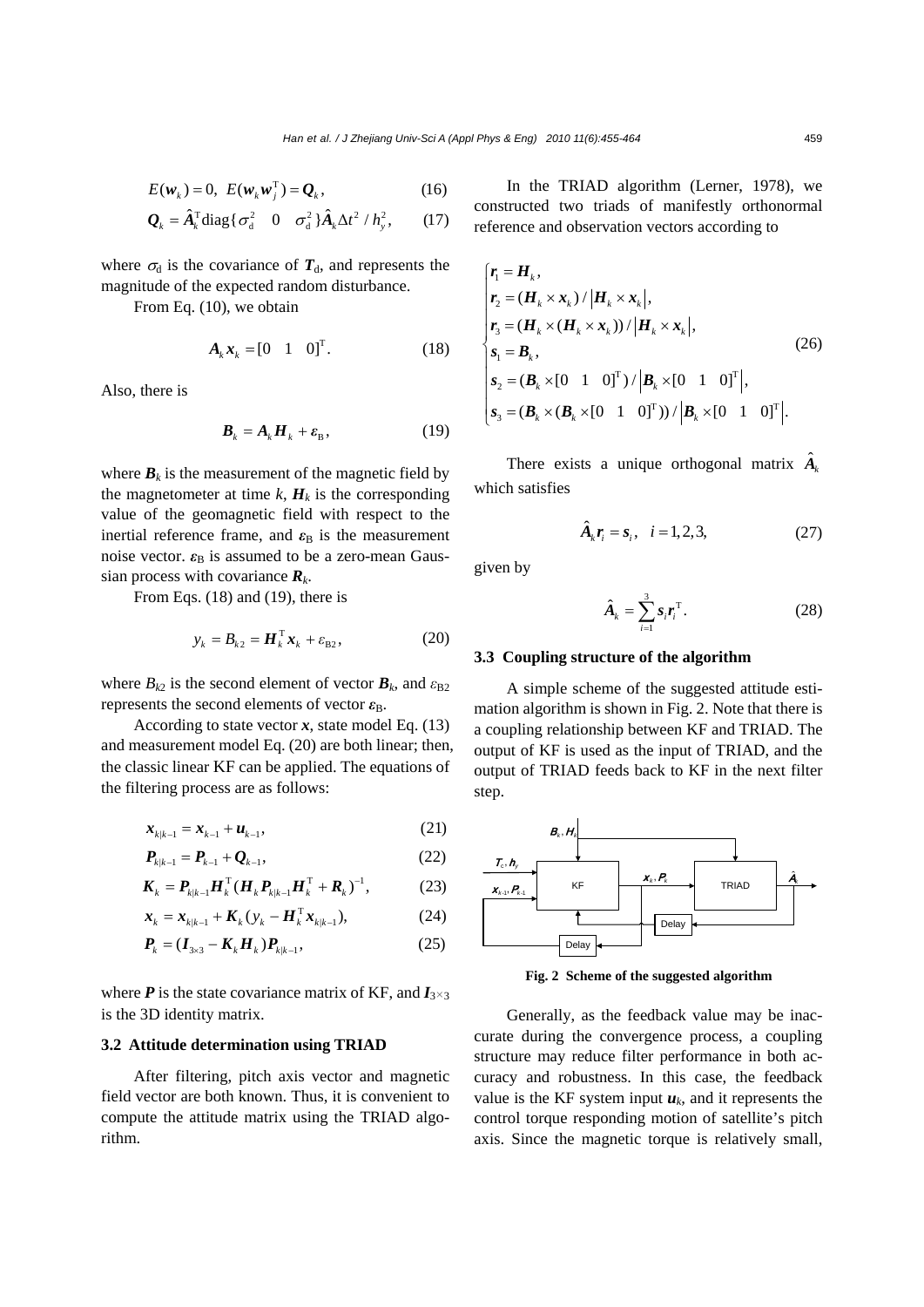and the bias momentum keeps the satellite's pitch axis stabilized,  $\boldsymbol{u}_k$  only has a long period cumulative effect on variation of satellite's pitch axis. In a short period of time, the influence of  $u_k$  is very limited. Therefore, in initial convergence, even  $u_k$  might be inaccurate, the performance of KF remains unchanged. After the initial period, with KF converging, the accuracy of TRIAD module improves. This feeds back to KF, making its output more precise. Between KF and TRIAD, the relationship is symbiotic, and this refines the final result of the algorithm.

## **3.4 Tuning of the linear Kalman filter**

The parameters *P*, *R*, and *Q* in the KF can be modified to optimize its performance for the given applications. Generally, filter tuning is one of the most difficult tasks in designing attitude estimation algorithms. It requires a deep understanding and extensive experience to select the correct parameters. Fortunately, the filter suggested in this study is a linear KF with less complexity, so it makes the task much easier.

From Eqs. (16), (17) and (19), the measurement covariance matrix  $\bf{R}$  and the process noise covariance *Q* can be calculated. *R* equals to the magnetometer measurement covariance, which can be calculated from a prior test of the sensor; and *Q* is determined by random disturbance torque as well as current satellite attitude. The initial state covariance matrix *P* determines how fast the filter converges. In this application, a large *P* may cause the estimated state approach the actual state in several steps. This is very fast convergence, and also very risky. As there is not enough measurement information, the robustness of this convergence is not good, and the filter may diverge if some unexpected disturbance occurs. The suggested way in this study is to choose an arbitrarily small *P* which makes the filter converges in hundreds of steps. In this way, the robustness of the filter can be guaranteed, while the convergence time is still acceptable.

#### **4 Numerical simulation results**

## **4.1 Scenario definition**

The cubic form pico-satellite in this simulation weights 2.5 kg, with a side length of 15 cm. As described in Fig. 1, three magnetic coils and one bias momentum flywheel are mounted inside satellite. Satellite's center of gravity is adjusted to its geometrical center. Table 1 lists the nominal values of the attitude dynamics.

**Table 1 Attitude dynamic parameters of the pico-satellite**

| Parameter                                     | Value  | Parameter                            | Value  |
|-----------------------------------------------|--------|--------------------------------------|--------|
| $I_x$ (kg·m <sup>2</sup> )                    | 0.0111 | $h_{y}$ (N·ms)                       | $-2.5$ |
| $I_{y}$ (kg·m <sup>2</sup> )                  | 0.0119 | $h_z$ (N·ms)                         | 0.01   |
| $I_z$ (kg·m <sup>2</sup> )                    | 0.0101 | $M_x$ (mA·m <sup>2</sup> )           | 20     |
| $I_{xy}, I_{xz}, I_{yz}$ (kg·m <sup>2</sup> ) | 0.0005 | $M_{y}$ (mA $\cdot$ m <sup>2</sup> ) | 20     |
| $h_r$ (N·ms)                                  | 0.02   | $M_z$ (mA $\cdot$ m <sup>2</sup> )   | 20     |

With the symmetric design structure, the diagonal elements of the moment of inertia  $I_x$ ,  $I_y$ , and  $I_z$ are almost equal to each other, and the other elements are nearly zero. The flywheel is intended for installation on the pitch axis, but with some misalignment, the other two axes have momentum as well.  $M_x$ ,  $M_y$ , and  $M<sub>z</sub>$  are the maximum values of magnetic dipole for three-axis coils.

The orbit used in this simulation is a low earth orbit, with an altitude of 400 km and inclination of 70°. After separation from the launcher, the B-dot damp control is immediately applied, and the satellite's angular rate continues reducing until a certain level is reached. Then the prerequisite of the suggested attitude estimation algorithm is satisfied. The simulation begins with the initial angular velocity of satellite at  $[0.1 0.1 0.1]$  ( $\degree$ )/s, and the initial attitude of satellite is [10 100 10] (°). The large initial attitude error represents the satellite's tumble motion in the damping process.

During in-orbit flight, satellite attitude is controlled under three different control stages, i.e., the damping stage, the stable stage, and the free rotating control stage. Each stage takes 20000 simulation seconds. Fig. 3 shows the attitude variation in orbit reference frame. In the damping control stage, the satellite attitude is dominated by the B-dot control law, and the orientation of the satellite's pitch axis is slightly adjusted to orbit normal. In the stable control stage, the conventional PD control law (Silani and Lovera, 2005) is applied to maintain three-axis stabilization, and the pointing accuracy is within 5°. In the free rotating stage, the magnetic coils have no output,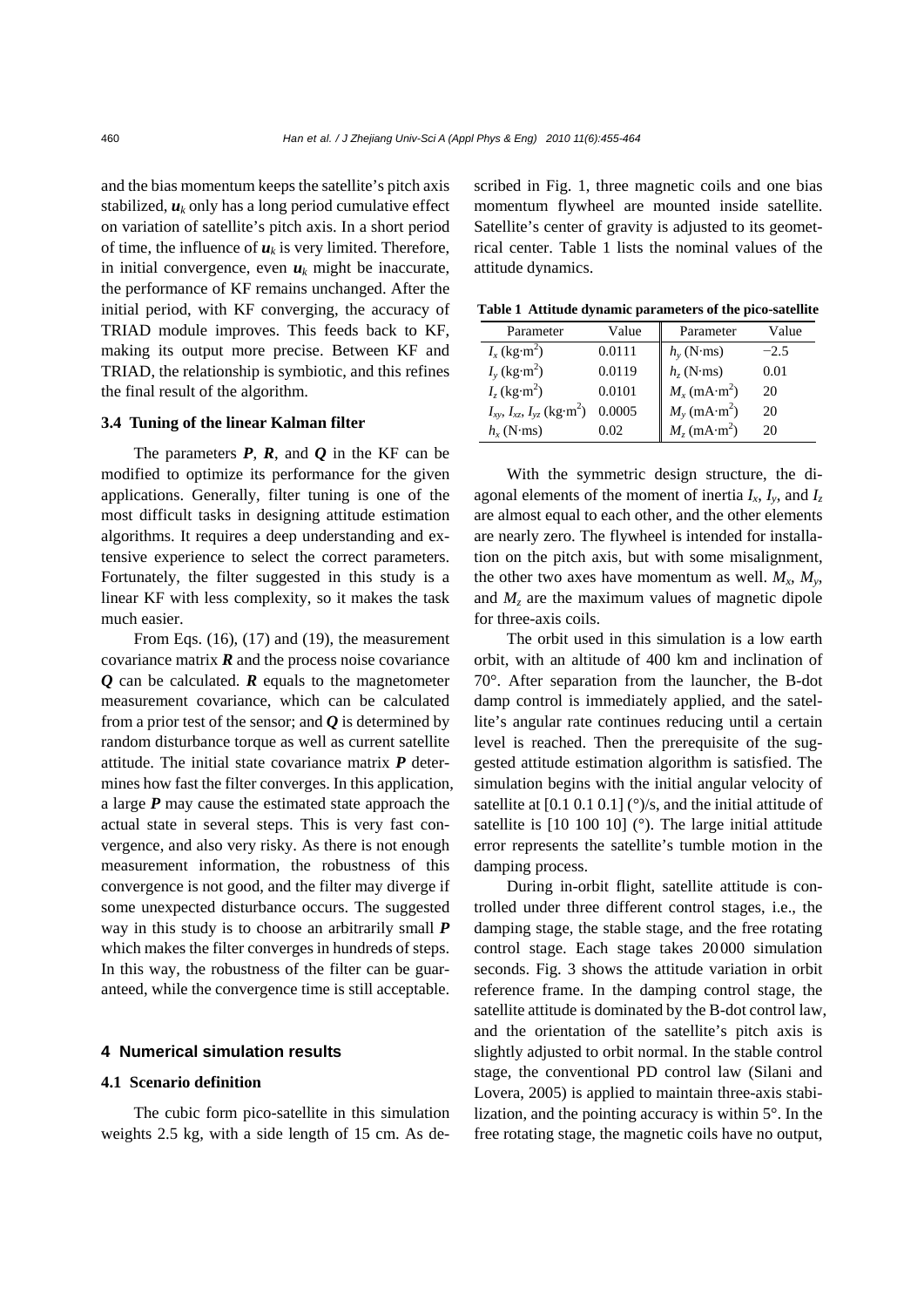and the satellite rotates freely due to disturbance torque.



**Fig. 3 Satellite attitude variation in orbit reference frame**

## **4.2 Filter settings**

To make the simulation more realistic, the following error sources were included:

1. Magnetometer measurement noise, 1σ= 0.5 mG.

2. Uncertainty in moment of inertia, about 5% (only the diagonal elements is used in the filter).

3. Misalignment in bias momentum, about 1% (momentum in roll and yaw axes is assumed zero in the filter).

4. Disturbance torque with amplitude up to  $1\times10^{-7}$  N·m.

5. Measurement bias of magnetic coils current and flywheel rotate speed, 2% of the measurement amplitude.

6. Magnetometer measurement bias, 3 mG on each axis.

7. Satellite position error, about 10 km in direct distance.

*R* of KF can be set as  $(0.5 \text{ mG})^2$ , and *Q* can be calculated by Eq. (17) with  $\sigma_d$  as about 1×10<sup>-7</sup>/3 N·m. The initial parameters are given by

$$
\boldsymbol{x}_{0KF} = \begin{bmatrix} 0 & 1 & 0 \end{bmatrix}^T, \tag{29}
$$

$$
\boldsymbol{P}_{0KF} = 1 \times 10^{-6} \boldsymbol{I}_{3 \times 3}.
$$
 (30)

Besides the KF-based algorithm, the EKF (Psiaki *et al.*, 1990) and the SRUKF (Côté and Lafontaine, 2008) are also tested. The filtering steps of all algorithms are unified at 5 s. State vectors of EKF and

SRUKF are selected as  $[q \omega]$ , where q is the quaternion of satellite attitude. Differing from the original method (Psiaki *et al.*, 1990), the EKF in this simulation does not include constant disturbance torque  $n_d$  in state vector. This is because, in a cubic pico-satellite, magnetic torque is significantly larger than any other disturbance torque (Rankin, 2005), and with the satellite rotating, the magnetic disturbance changes greatly. As there is no stable constant in the disturbance torque, adding  $n_d$  to state vector does not improve filter performance. The EKF in this simulation is more or less similar to the estimation algorithm proposed by Appel (2005), when the satellite enters the shadow phase of its orbit.

For EKF and SRUKF, *Q* and *R* are set as magnitudes representative of the expected disturbance inputs and measurement noise, which are  $(1\times10^{-7})$ /3 N·m)<sup>2</sup> and  $(0.5 \text{ mG})^2$ . The initial parameters are given by

$$
x_{0EKF} = x_{0SRUKF} = [0_{1 \times 3} 1 0_{1 \times 3}]^{T}, \qquad (31)
$$

$$
\boldsymbol{P}_{0EKF} = \begin{bmatrix} 0.3\boldsymbol{I}_{4\times4} & \boldsymbol{0}_{4\times3} \\ \boldsymbol{0}_{3\times4} & 0.001\boldsymbol{I}_{3\times3} \end{bmatrix},
$$
(32)

$$
S_{\text{OSRUKF}} = \text{Chol}(P_{\text{0EKF}}),\tag{33}
$$

where  $S_{\text{OSRUKF}}$  is the square-root matrix of the state covariance  $P_{0EKF}$  via a Cholesky factorization.

#### **4.3 Filter performance**

Fig. 4 shows the estimation result of KF state vector. Three components of the vector  $x_1, x_2, x_3$  are shown respectively. The solid line represents the actual variation of satellite's pitch axis vector, and the dashed line represents the KF estimated value. In this figure, the dashed line approaches the solid line within about 100 steps (500 s), and then continues tracking it. The estimate error between two lines is within 0.04, and this error does not change during all three control stages.

To obtain a clearer view of the filter performance, a comparison of three algorithms is shown in Fig. 5. The filter estimation error  $\theta$  in this figure is defined as axis angle between actual direct cosine matrix of satellite attitude  $\vec{A}$  and estimated matrix  $\hat{A}$ , which can be calculated by the following equation: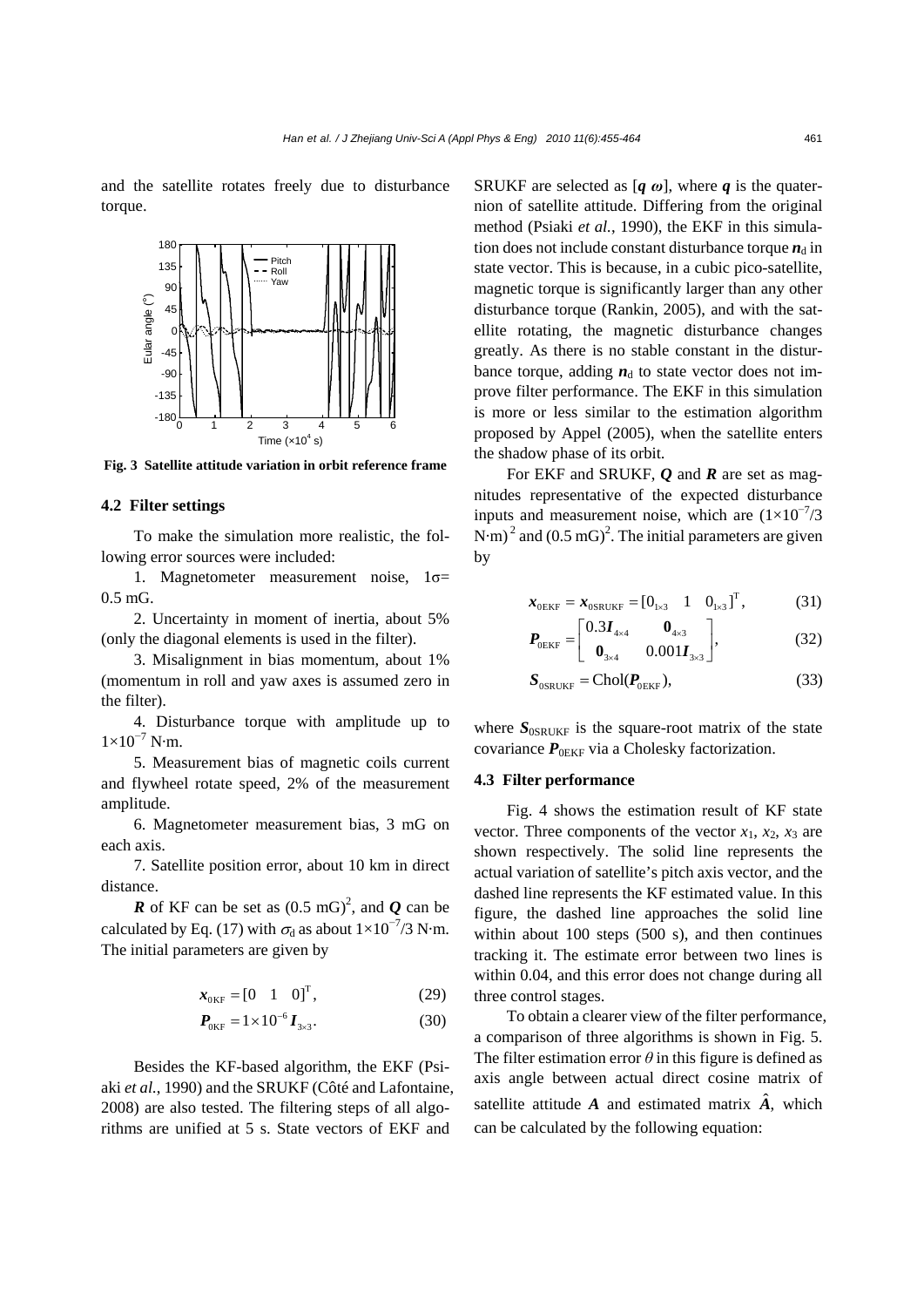

**Fig. 4 Estimated result of KF state vector**  (a)  $x_1$ , (b)  $x_2$ , and (c)  $x_3$  components of vector  $\boldsymbol{x}$ 

Time  $(x10^4 s)$ 



**Fig. 5 Estimation results of KF, EKF, SRUKF during transient phase** 

For the KF-based algorithm, the estimated matrix is the output of TRIAD module; for EKF and SRUKF, the estimated matrix is calculated by the vector of estimated quaternion. In Fig. 5, three curves which represent EKF, SRUKF, and KF estimation errors converge to the same accuracy, within 3°. EKF and SRUKF are nonlinear filters based on the nonlinear dynamics/measurements equations, while the KF-based algorithm suggested in this study is a linear filter based on a linearized model. That KF has the same accuracy as EKF and SRUKF indicates that the simplified equation derived in subsections 2.3–2.5 describes attitude motion as well as the complete model in Eq. (3). The systematic error of this linear approximation is negligible and harmless in this scenario.

Although there is no significant difference in

filter accuracy, diversity in convergence time can be easily found in Fig. 5. As there exists a large initial attitude error unknown to the filter, EKF converges the slowest, within about 2500 s, or 500 steps. SRUKF converges the fastest, within about 500 s, or 100 steps. Compared with EKF and SRUKF, the KF algorithm shows remarkable performance, the convergence time of KF is a little slower than that of SRUKF, but much faster than that of EKF. This result demonstrates the robustness and convergent ability of the KF algorithm. As discussed in subsection 3.4, with proper tuning of filter parameters, robustness of the KF algorithm can be guaranteed.

## **4.4 Error analysis**

Attitude dynamics parameter errors and measurement biases are systematic errors. More or less, they will all affect filter accuracy. An analysis of these errors has been carried out for this case, and Table 2 summarizes the result. The method used to evaluate these effects is similar to the method introduced in Psiaki *et al.* (1990). With filter parameters unchanged, simulations were conducted using different dynamics/measurements models with each systematic error. The error analysis was computed with 1000 Monte Carlo simulation runs, and the average values of the error's state-time root mean square (RMS) are provided. In Table 2, there are only slightly differences in estimation errors between three filters. The accuracy of EKF is the highest, while the accuracy of KF is the lowest. Unexpectedly, the accuracy of SRUKF is lower than that of EKF. In a short sampling period, satellite dynamics model is fairly linear, and the advantage of UKF may not be revealed. Similar results can be seen in the comparison of EKF and UKF in orbit determination problem (Roh *et al.*, 2007), in which EKF also shows higher accuracy than UKF in short filtering steps. In this simulation, SRUKF only shows its superiority when there is only measurement noise in systematic errors. This result indicates that SRUKF approximates nonlinear dynamics better, when the system/measurement noise is pure Gaussian distribution. Also in that case, the result of KF with measurement noise alone is slightly better than that of EKF. This indicates that the linearized model introduced in this study has almost the same level of approximation as the method of EKF.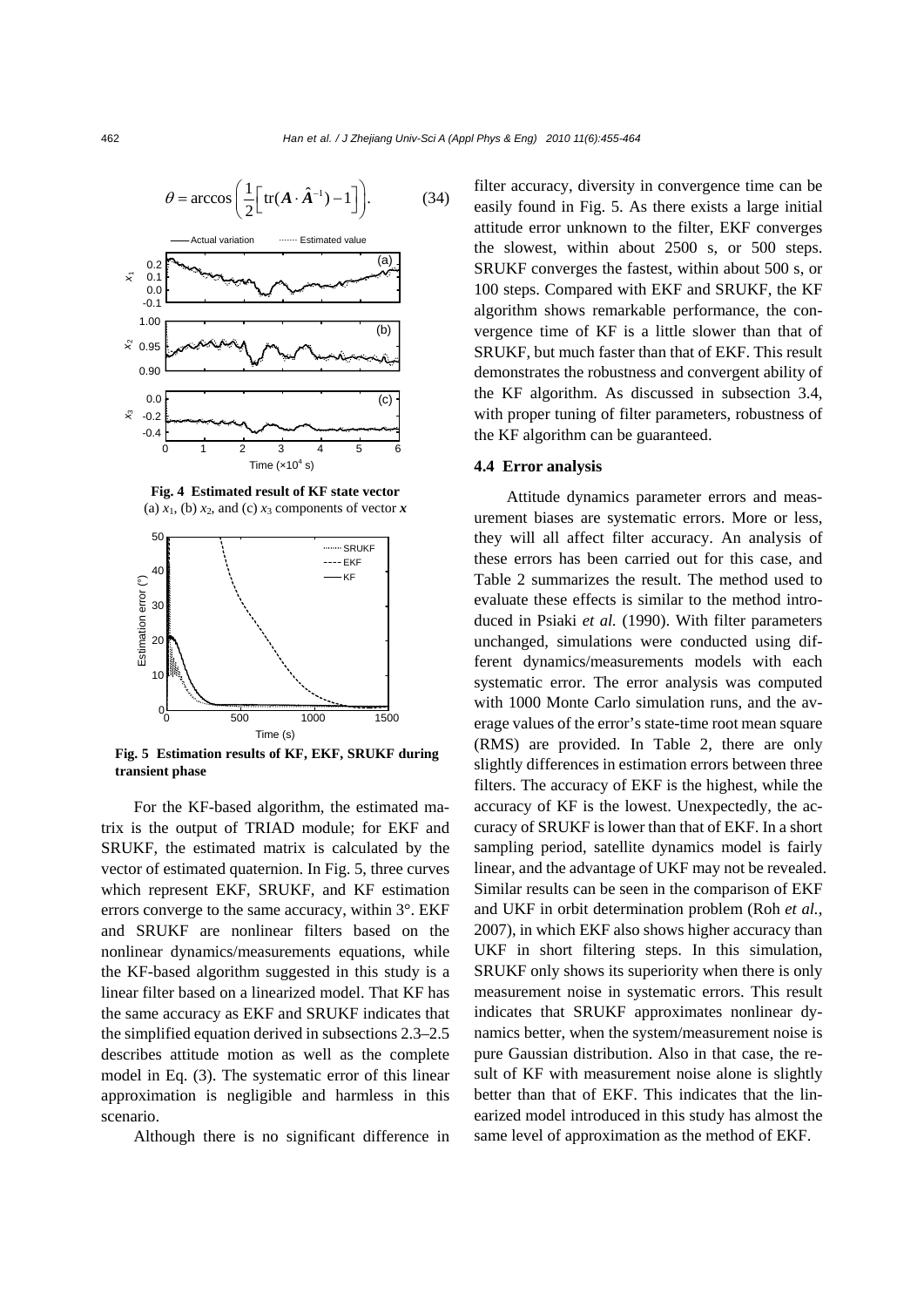| Error source                                             | RMS value $(°)$ |       |              |
|----------------------------------------------------------|-----------------|-------|--------------|
|                                                          | КF              | EKF   | <b>SRUKF</b> |
| $1\sigma=0.5$ mG magnetometer<br>measurement noise       | 0.102           | 0.117 | 0.055        |
| 5% uncertainty in moment of<br>inertia                   | 0.059           | 0.049 | 0.055        |
| 1% misalignment in bias<br>momentum                      | 0.425           | 0.375 | 0.426        |
| $1 \times 10^{-7}$ N·m amplitude dis-<br>turbance torque | 0.506           | 0.434 | 0.512        |
| 2% control torque measure-<br>ment bias                  | 0.033           | 0.015 | 0.021        |
| 3 mG magnetometer meas-<br>urement bias on each axis     | 1.026           | 0.907 | 0.946        |
| 10 km satellite position error                           | 0.676           | 0.679 | 0.678        |
| Simulation with all errors                               | 1.555           | 1.393 | 1.522        |

**Table 2 Error analysis result** 

In Table 2, the main contributors to the errors are the measurement bias of magnetometer, as well as the calculation error of satellite position, which can also be understood as the magnetic field model error. As there is only one sensor in the system, the accuracy of magnetometer and magnetic field model has direct influence on the final filter performance. For further improvement, pre-flight or in-orbit magnetometer calibration (Crassidis *et al.*, 2005) may be used to achieve a higher estimation result. In addition to magnetic-related systematic errors, errors of flywheel misalignment and unknown disturbance also have some influence on filter performance. As relatively large bias momentum is needed to maintain satellite stability, its misalignment may cause problems in propagation of dynamics equations. For a low orbit cubic pico-satellite, magnetic torque which varies extensively with satellite rotating is the main part of disturbance (Rankin, 2005). A value of  $1 \times 10^{-7}$  N·m is relatively high, as satellite control torque is below 1×10<sup>−</sup><sup>6</sup> N·m (20 mA·m2 max magnetic dipole and about 0.5 Gauss magnetic field). For filters, the unknown flywheel misalignment and disturbance torque can be considered as colored process noises. Simulation result shows that proper filter tuning may reduce the influence of these errors, providing the filter convergence with an acceptable accuracy and good robustness.

#### **4.5 Computation burden test**

The KF-based algorithm is a linear filtering method with a simplified model. Thus, it might consume significantly less computing resources compared with nonlinear filters. To find out how fast these filters run, a test was conducted by running them on a Texas Instruments (TI) digital signal processor (DSP) TMS320C5416, with a 20-MHz clock rate. Both KF and EKF are tested. UKF is not included, as it is already known that the computation time of UKF is generally three times longer than that of EKF (Roh *et al.*, 2007). Test software was programmed by C language. Results showed that EKF took six times more computing resources than the KF-based algorithm. For 1000 samples, it took about 22.0 s to operate EKF, while for the KF algorithm (KF plus TRIAD), the time was 2.9 s. Compared with nonlinear filters, the suggested KF-based algorithm consumes much less computing resources.

## **5 Conclusions**

A linear KF-based algorithm for magnetometeronly attitude estimation problems is proposed in this paper. Compared with nonlinear estimation algorithms EKF and SRUKF, the method suggested in this paper shows remarkable performance in realistic simulations. The main features of the suggested algorithm are:

1. The algorithm consumes much less computing resources than nonlinear filters.

2. The algorithm has the same level of estimation accuracy as EKF and SRUKF.

3. The algorithm has the same level of rate of convergence as SRUKF.

4. The algorithm is applicable in all sorts of magnetic control stages.

Although the suggested algorithm has its particular advantages in magnetometer-only attitude estimation problems, there still exist some limitations:

1. The algorithm can only be used in cubic satellite with bias momentum configuration.

2. The algorithm can only be used after satellite's damping procedure.